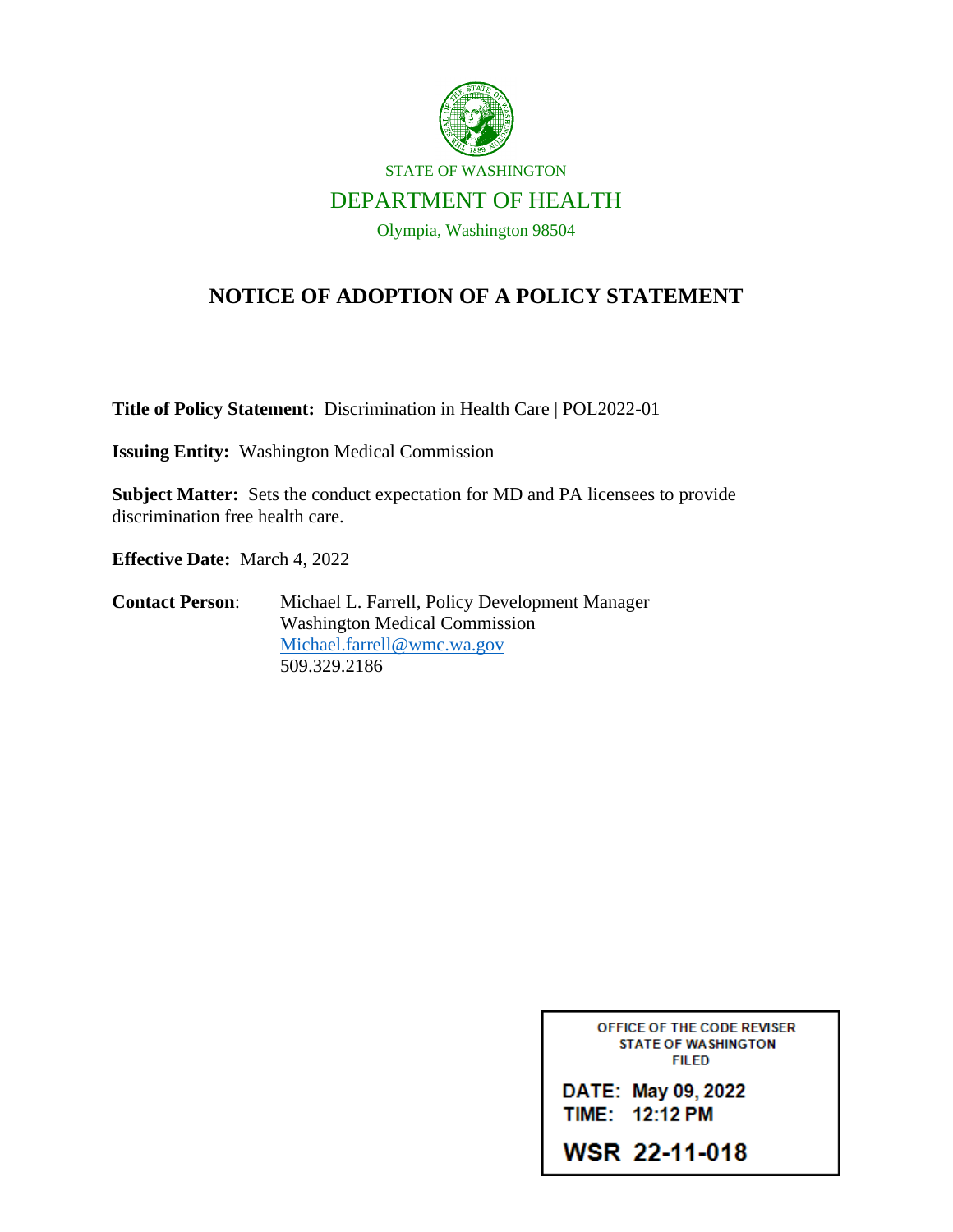

| Title:       | Discrimination in Health Care          |  | POL2022-01                            |
|--------------|----------------------------------------|--|---------------------------------------|
| References:  | RCW 18.130.180(4)                      |  |                                       |
| Contact:     | <b>Washington Medical Commission</b>   |  |                                       |
| Phone:       | (360) 236-2750                         |  | E-mail: medical.commission@wmc.wa.gov |
|              | Effective Date: March 4, 2022          |  |                                       |
| Approved By: | John Maldon, Chair (signature on file) |  |                                       |

# **Policy**

Discrimination in health care violates the standard of care and presents a risk of harm to patients and is unprofessional conduct under RCW 18.130.180(4). The Washington Medical Commission (WMC) recognizes that discriminatory behavior can encompass a broad continuum of behavior, ranging from unintentional behavior, to conduct taken with reckless disregard for the dignity of the patient, to deliberate discriminatory behavior.

The Washington Medical Commission is committed to establish and maintain an environment for patients and practitioners free of discrimination. The WMC sets the expectation for all licensees that everyone shall be treated with dignity, respect and provided with equal opportunities in the healthcare delivery system. For further discussion, see the WMC Position Statement "Racism in all its forms is a public health issue".[1](#page-1-0) To mitigate the impacts of discrimination and promote a culture of inclusion, the WMC adopts this policy to consistently apply the included framework to reports of discrimination.

#### **Key Terms**

The following definitions are intended to provide a common understanding within this Policy and provide a context for discrimination in healthcare.

**Bias**: Tendency to favor one group over another; biases can be favorable or unfavorable and implicit or explicit.

**Discrimination**: Unfair treatment characterized by implicit and explicit bias, including microaggressions, or indirect or subtle behaviors that reflect negative attitudes or beliefs about a non-majority group. Discrimination in healthcare are differences in the quality of healthcare

<span id="page-1-0"></span><sup>1</sup> <https://wmc.wa.gov/sites/default/files/public/Newsletter/RacisminAllItsForms.pdf>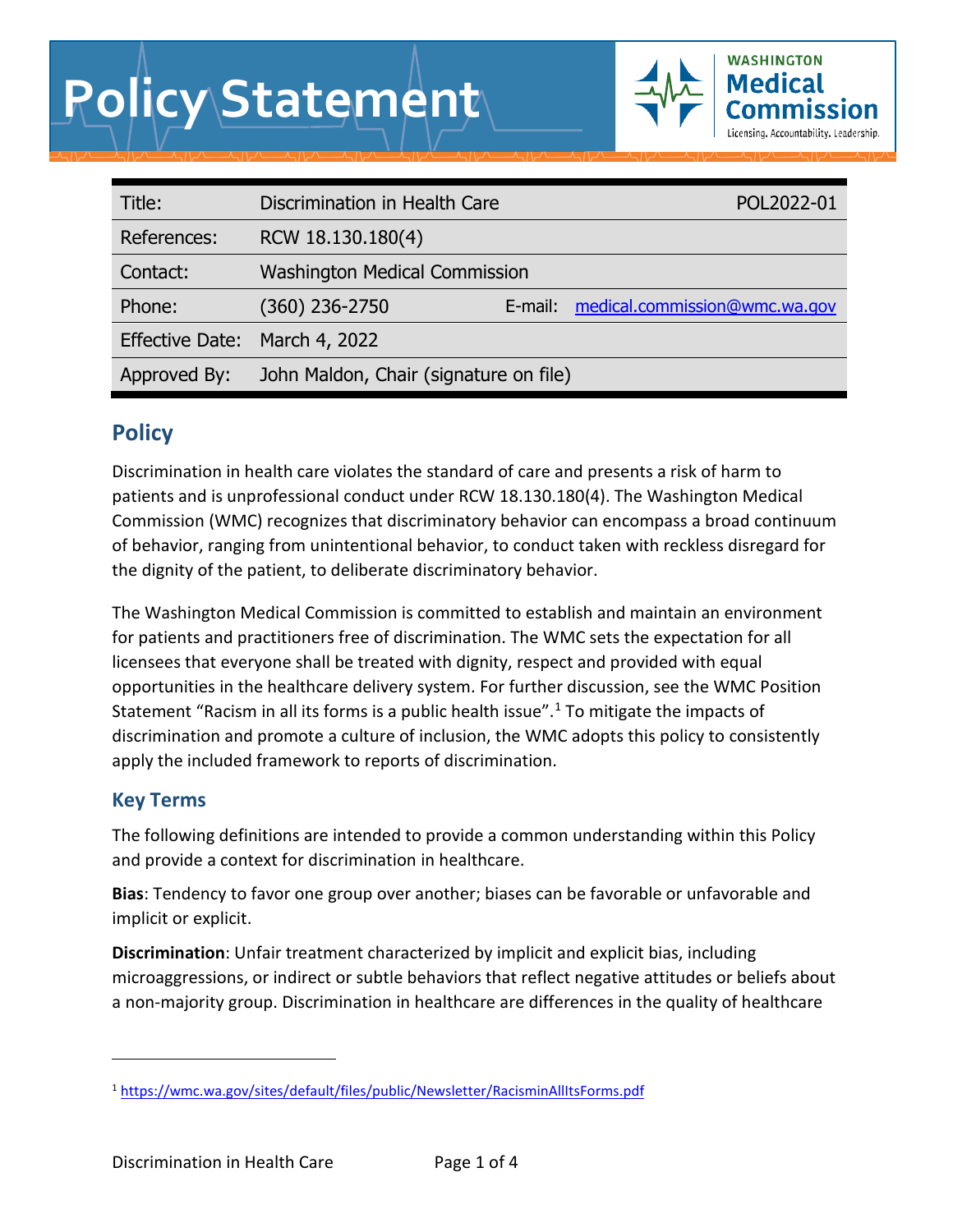delivered that are not due to access-related factors or clinical needs, preferences, and appropriateness of intervention.

**Explicit Bias**: The attitudes and beliefs we have about a person or group on a conscious level, that is we are aware and accepting of these beliefs, and they are usually expressed in the form of discrimination, hate speech or other overt expressions.

**Health disparities**: A health difference that is closely linked with social, economic, and environmental disadvantage. Health disparities adversely affect groups of people who have systematically experienced greater obstacles to health based on their racial or ethnic group or other characteristics historically linked to discrimination or exclusion.

**Health inequities**: Systematic differences in the health status of different population groups. Health differences that are avoidable, unnecessary, and unjust.

**Implicit Bias**: subconscious feelings, perceptions, attitudes, and stereotypes that have developed as a result of prior influences and imprints. It is an automatic positive or negative preference for a group, based on one's subconscious thoughts. However, implicit bias does not require animus; it only requires knowledge of a stereotype to produce discriminatory actions.

**Microaggression**: Brief and commonplace daily verbal/nonverbal behavioral, and environmental indignities whether intentional or unintentional that communicate hostile, derogatory or negative racial/ethnic, gender, sexual orientation, and religious slights and insults.

**Prejudice**: An unfavorable opinion or feeling formed beforehand or without knowledge, thought, or reason; a primary determinant of discriminatory behavior.

**Social determinants of health**: The conditions in the environment where people are born, live, learn, work, play, worship, and age that affect a wide range of health, functioning, and qualityof-life outcomes and risks.

# **Background**

Discrimination is a social determinant of health that violates fundamental human rights and impedes access to quality and equitable healthcare. It is present across medical specialties and takes many forms, from overt prejudice or explicit bias to more subtle microaggressions to implicit bias. Research shows that the vast majority of health care provider discrimination is the result of implicit, not explicit bias. Implicit bias is present in all human beings and operates at the subconscious level, resulting in unintentional behavior toward certain groups of people. In health care, implicit bias results in health disparities and health inequities. <sup>[2](#page-2-0)</sup>

<span id="page-2-0"></span><sup>2</sup> Matthew, Dayna. *Just Medicine*. New York, New York University Press, 2015.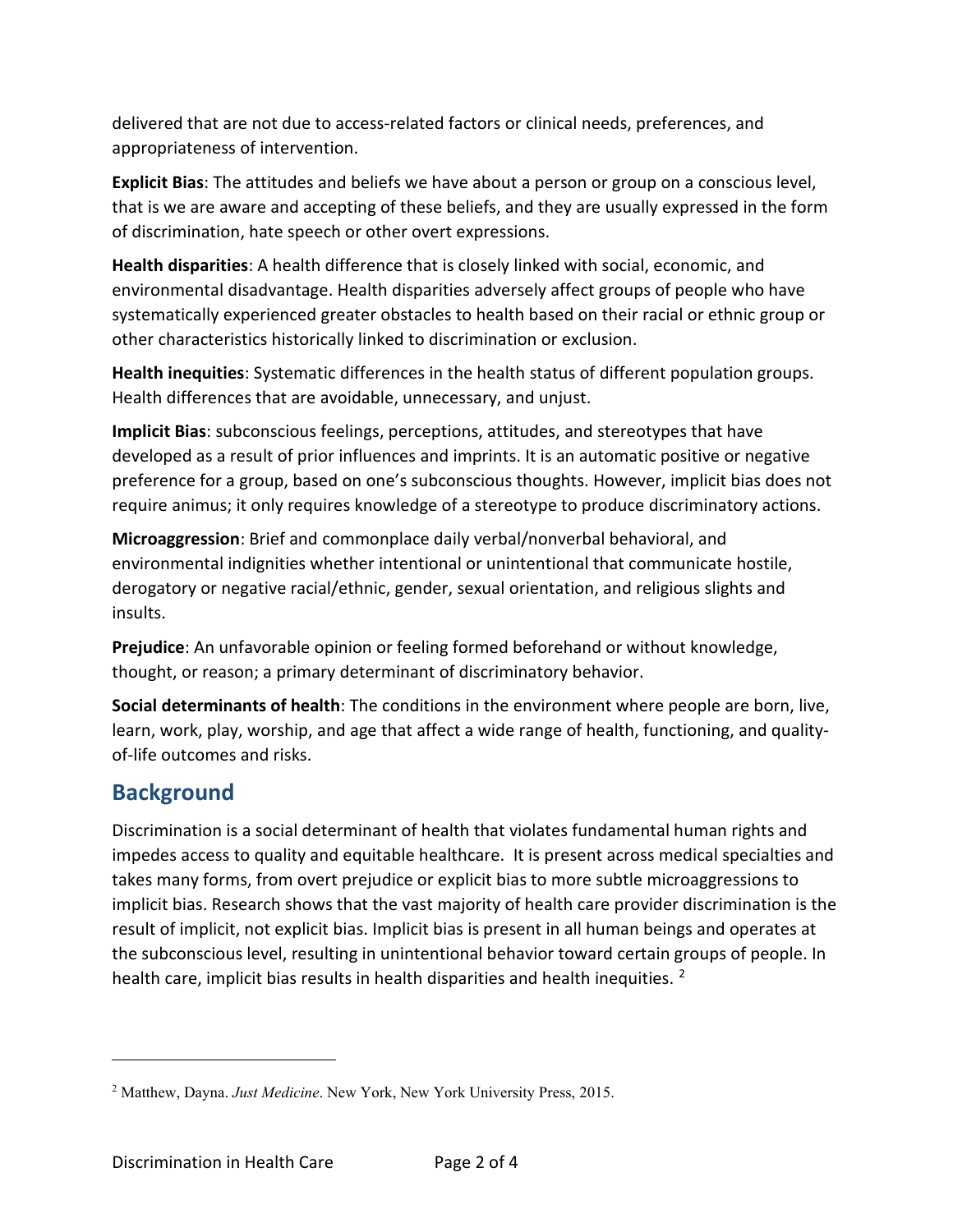Discrimination in health care disparately impacts different population groups, including people of color, ethnic origin, religious beliefs, sexual and gender preferences, and other minorities.

The impacts of discrimination have been studied and documented in the healthcare system. Discrimination is associated with both increased incidences and adverse outcomes for a number of disease processes such as: the development of mental health issues, hypertension, cardiovascular disease, obesity, breast cancer, substance abuse, worse perinatal outcomes and pre-mature mortality.<sup>[3](#page-3-0)</sup> It may trigger negative emotional reactions, leading to changes in health behaviors, such as avoiding medical care, decreased adherence to medical regimens, and engagement in high-risk behaviors.<sup>[4](#page-3-1)</sup> There is an association between reports of discrimination and adverse cardiovascular outcomes, body mass index (BMI) and incidence of obesity, hypertension and nighttime ambulatory blood pressure, insomnia, engagement in high-risk behaviors and alcohol misuse.<sup>[5](#page-3-2)</sup> Discrimination may lead to the development of inappropriate alterations of treatment regimens as has been seen with pain management, admission algorithms, and care management programs.<sup>[6](#page-3-3)</sup>

### **Framework**

Discrimination violates the standard of care and is unprofessional conduct. If discriminatory behavior is identified in a report or investigation, the WMC will take appropriate action based on the severity of the conduct. Discrimination types include but are not limited to the following:

- Age
- Race
- Ethnic origin/ Place of origin
- Citizenship/ Immigration status
- Religion/ Ideology
- Sex
- Weight
- Socio-economic / Housing Status
- Relationship/ Marital arrangement
- Disability (including mental, physical, developmental or learning disabilities)
- Criminal Record

<span id="page-3-0"></span> $3$  Williams, D.R., Mohammed, S.A. Discrimination and racial disparities in health: evidence and needed research. J Behav Med 32, 20–47 (2009).<https://doi.org/10.1007/s10865-008-9185-0>

<span id="page-3-1"></span><sup>4</sup> Aronson, J., Burgess, D., Phelan, S.M. and Juarez, L 2013: Unhealthy Interactions: The Role of Stereotype Treat in Health Disparities American Journal of Public Health 103, 50\_56[, https://doi.org/10.2105/AJPH.2012.300828](https://doi.org/10.2105/AJPH.2012.300828)

<span id="page-3-2"></span> $<sup>5</sup>$  Lewis, T. T., Cogburn, C. D., & Williams, D. R. (2015). Self-reported experiences of discrimination and health:</sup> scientific advances, ongoing controversies, and emerging issues. Annual review of clinical psychology, 11, 407–440. <https://doi.org/10.1146/annurev-clinpsy-032814-112728>

<span id="page-3-3"></span><sup>6</sup> Hall, W. J., Chapman, M. V., Lee, K. M., Merino, Y. M., Thomas, T. W., Payne, B. K., Eng, E., Day, S. H., & Coyne-Beasley, T. (2015). Implicit Racial/Ethnic Bias Among Health Care Professionals and Its Influence on Health Care Outcomes: A Systematic Review. American journal of public health, 105(12), e60–e76. <https://doi.org/10.2105/AJPH.2015.302903>